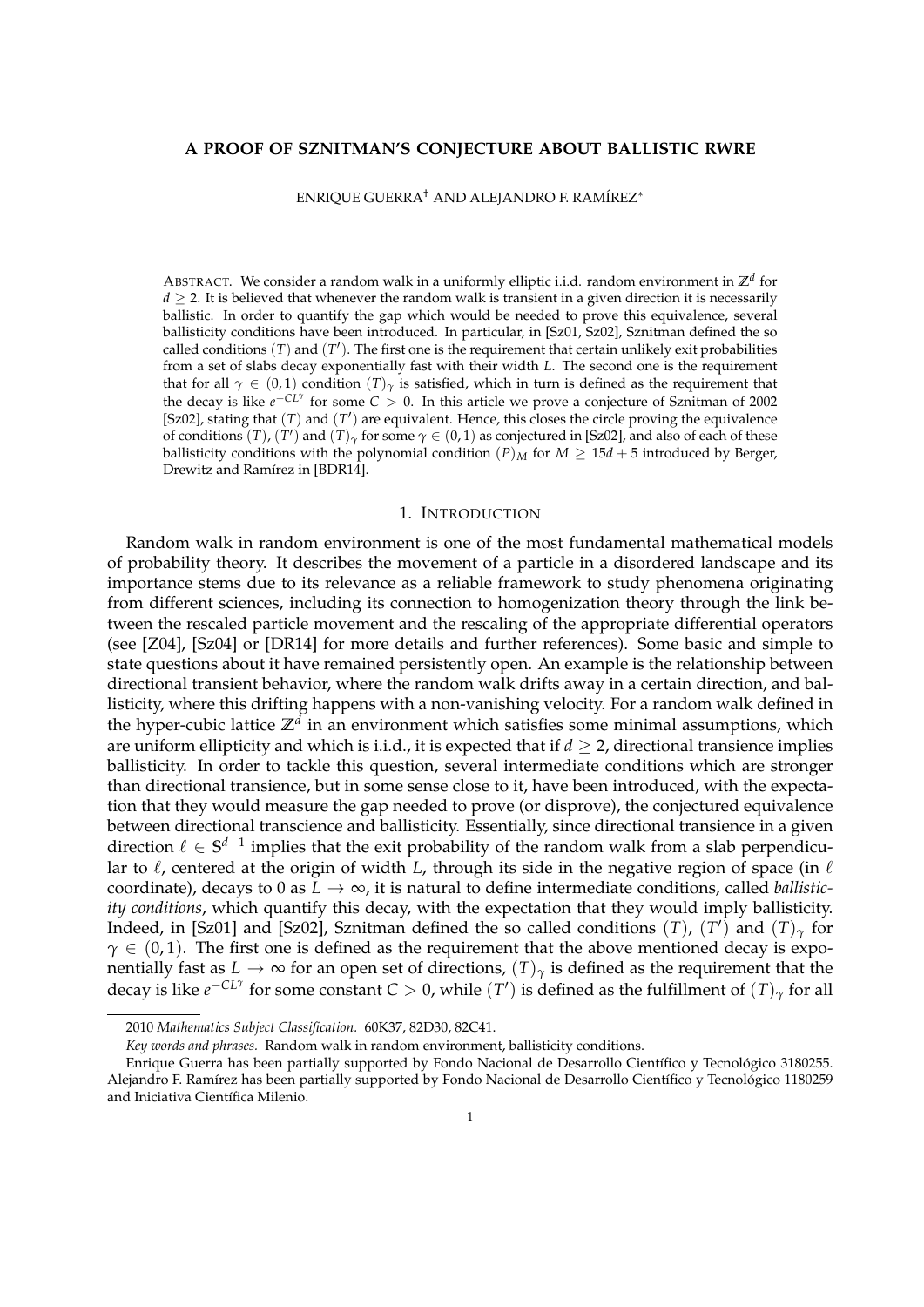$\gamma \in (0, 1)$ . It was shown in [Sz01, Sz02] and in [BDR14] that all of these conditions imply ballisticity and a functional central limit theorem. Thanks to these results, and to the fact that condition  $(T')$  can be in principle checked case by case, it was established in [Sz03], that it is possible to construct perturbations of the simple symmetric random walk with a very small local drift, which are nevertheless ballistic.

In [Sz02], Sznitman conjectured that  $(T)$ , $(T')$  and  $(T)$ <sub> $\gamma$ </sub> for any  $\gamma \in (0,1)$  are all equivalent, proving that for  $\gamma \in (0.5, 1)$ , indeed  $(T)_{\gamma}$  implies  $(T')$ . Subsequently Drewitz and Ramírez in [DR11], were able to push this equivalence down to  $\gamma \in (\gamma_d, 1)$  for some dimension dependent constant  $\gamma_d \in (0.366, 0388)$ . In [DR12], the equivalence between  $(T)$  and  $(T')$  was established for dimensions  $d > 4$ , while in [BDR14] the full equivalence was proved between these conditions for  $d \geq 2$  showing also that both conditions are equivalent to an effective polynomial condition  $(P)_{M}$ , for  $M \geq 15d + 5$ , where instead of exponential or stretched exponential decay for the exit probability through the unlikely side of the slabs, one imposes a polynomial decay of the form 1/*L M*. Nevertheless, although a strong indication that the conjectured equivalence between conditions  $(T)$  and  $(T')$  was true was given in [GR15], the proof of the equivalence remained open.

In this article we prove that for uniformly elliptic i.i.d. environments conditions  $(T)$  and  $(T')$ are equivalent, closing the circle and hence finishing the proof of Sznitman's conjecture of [Sz02] that  $(\tilde{T})$ ,  $(T')$  and  $(T)$ <sub> $\gamma$ </sub> for any  $\gamma \in (0,1)$ , are all equivalent.

The proof mimics one-dimensional estimates through a coarse graining method where sites are mapped into growing strips, introducing crucial controls on atypically small probabilities, to decouple the behavior of the random walk in overlapping strips.

In the following section we will define the basic notation and formulate the main result of this article. In Section 3, the proof of this theorem is presented.

## 2. NOTATION AND RESULTS

Denote by  $|\cdot|_1$  and  $|\cdot|_2$  the  $l_1$  and  $l_2$  norms respectively, defined on  $\mathbb{Z}^d$  and let  $U := \{e \in$  $\mathbb{Z}^d : |e|_1 = 1$ } = { $e_1, -e_1, \ldots, e_d, -e_d$ }. Define  $\mathcal{P} := \{p(e), e \in U : p(e) \geq 0, \sum_{e \in U} p(e) = 1\}$ and the *environmental space*  $\Omega := \mathcal{P}^{\mathbb{Z}^d}$ . We will call an element of  $\omega = \{\omega(x) : x \in \mathbb{Z}^d\} \in \Omega$ an *environment* where for each  $x \in \mathbb{Z}^d$ ,  $\omega(x) = \{\omega(x,e), e \in U\} \in \mathcal{P}$ . A random walk in a fixed environment  $\omega$  starting from  $x \in \mathbb{Z}^d$  is defined as the Markov chain  $\{X_n : n \geq 0\}$  with  $X_0 = x$ and transition probabilities to jump from a site *y* to a nearest neighbor  $y + e$ ,  $\omega(y, e)$ . We denote by *P*<sub>*x*,*ω*</sub> the law of this random walk. Whenever a probability measure **P** is prescribed on  $\Omega$ , we call *Px*,*<sup>ω</sup>* the *quenched law* of the random walk in random environment (RWRE). We define the *averaged* or annealed measure of the RWRE as the semidirect product  $P_x:=\mathbb{P}\times P_{x,\omega}$  defined on  $\Omega\times(\mathbb{Z}^d)^{\mathbb{N}}.$ 

We will say that **P** is *uniformly elliptic* if there is a constant  $\kappa > 0$  such that  $\mathbb{P}(\omega(x, e) \ge \kappa) = 1$ and that it is i.i.d. if the random variables  $\{\omega(x): x \in \mathbb{Z}^d\}$  are i.i.d. under **P**. Throughout the rest of this article we will assume that **P** is uniformly elliptic and i.i.d.

Given a direction  $\ell \in \mathbb{S}^{d-1}$ , we say that the random walk is transient in direction  $\ell$  if

$$
\lim_{n\to\infty}X_n\cdot\ell=\infty.
$$

Furthermore, we say that the random walk is ballistic in direction  $\ell$  if

$$
\liminf_{n\to\infty}\frac{1}{n}X_n\cdot\ell>0.
$$

It is believed that for dimensions  $d \geq 2$ , whenever a random walk in a uniformly elliptic i.i.d. environment is transient in a given direction, it is necessarily ballistic [DR14]. In order to give at least a partial answer to the above question, several conditions which interpolate between directional transience and ballisticity, called *ballisticity conditions*, have been introduced: conditions (*T*), (*T* 0 ),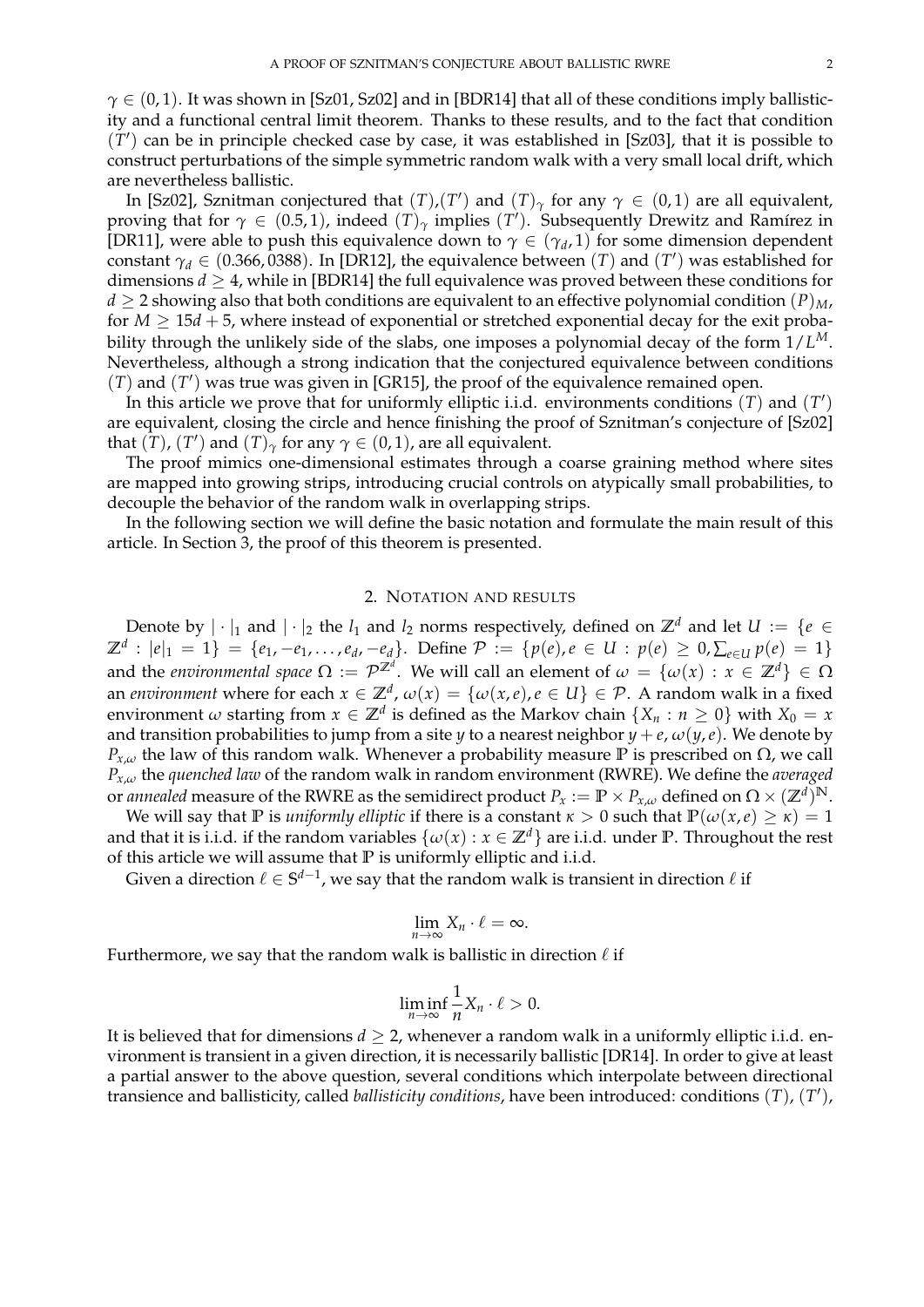$(T)$ <sup>*γ*</sup> for  $\gamma \in (0,1)$  defined by Sznitman in [Sz01, Sz02] and  $(P)_M$  for  $M \geq 1$ , defined by Berger, Drewitz and Ramírez in [BDR14].

For *L* ∈ **R** and  $\ell \in S^{d-1}$  define the stopping times

$$
T_L^{\ell} := \inf \{ n \ge 0 : X_n \cdot \ell \ge L \}
$$
 (1)

and

$$
\tilde{T}_L^{\ell} := \inf \{ n \ge 0 \, X_n \cdot \ell \le L \}. \tag{2}
$$

Let  $\gamma \in (0, 1]$ . We say that condition  $(T)_{\gamma}$  in direction  $\ell$ , also denoted by  $(T)_{\gamma} | \ell$ , is satisfied if there exists an open subset  $O$  of  $\mathbb{S}^{d-1}$  containing  $\ell$  such that for all  $\ell' \in O$  we have that

$$
\limsup_{L\to\infty} L^{-\gamma}\log P_0\left[\tilde{T}_{-L}^{\ell'} < T_L^{\ell'}\right] < 0.
$$

Condition  $(T)|\ell$  is defined as  $(T)_1|\ell$ , while condition  $(T')|\ell$  as the requirement that  $(T^{\gamma})|\ell$  is fulfilled for all  $\gamma \in (0,1)$ . For  $M \geq 1$ , the polynomial condition  $(P)_{M}$ , is essentially defined as the requirement that there exists an  $L_0$  such that for some  $L \ge L_0$  we have that

$$
P_0\left[\tilde{T}_{-L}^{\ell'} < T_L^{\ell'}\right] \leq \frac{1}{L^M}
$$

(see [BDR14] for the exact definition). Note the *effective* nature of the polynomial condition as opposed to conditions  $(T)$ ,  $(T')$  and  $(T)_{\gamma}$ , in the sense that it is a condition that in principle can be verified for any given uniformly elliptic i.i.d. law **P**.

In a series of works [DR11, DR12, BDR14], culminating with the introduction of the polynomial condition in [BDR14], the equivalence between conditions  $(T'),(T)_\gamma$  for a given  $\gamma\in(0,1)$  and the polynomial condition  $(P)_M$  for  $M \geq 15d + 5$ , was established for all dimensions  $d \geq 2$ . Nevertheless, the conjectured equivalence between  $(T)$  and  $(T')$  has remained open. In this article we prove this equivalence.

**Theorem 2.1.** *Consider a random walk in an i.i.d. uniformly elliptic environment satisfying condition*  $(T')$ . Then, condition  $(T)$  is satisfied.

An automatic corollary of Theorem 2.1, is the extension of the applicability of Yilmaz large deviation result of [Y11] stating that under condition (*T*) there is equality between the quenched and annealed large deviation rate functions for random walks in uniformly elliptic i.i.d. environments in *d*  $\geq$  4, to random walks satisfying condition  $(P)_M$  for  $M \geq 15d + 5$  for which condition  $(T)$ had not been proved directly, as the perturbative examples of [Sz03] and the more recent ones in [RS18].

The proof of Theorem 2.1, is based on a new method which captures the independence of events defined in overlaping slabs through a carefull use of atypical quenched exit estimates. To explain in more detail this new strategy, we recall how Sznitman in [Sz02] proved that  $(T)_{\gamma}$  for  $\hat{\gamma} \in (0.5, 1)$  implies  $(T')$ . He introduced the so called *effective criterion*, which somehow mimics the well known criteria proved by Solomon in [So75] for random walks on **Z** in an i.i.d. elliptic environment, which says that if the expectation of  $\omega(0, -1)/(1 - \omega(0, -1))$  is smaller than one, the random walk is ballistic to the right. He then proved that  $(T)$ <sub>*γ*</sub> for  $\gamma \in (0.5, 1)$  implies the effective criterion, and that the effective criterion implies  $(T')$ . The effective criterion is defined through a quantity *ρ* analogous to the one dimensional quotient, but defined in a larger scale, and basically it is required that some power of *ρ* should have a small expectation at some scale. As for one-dimensional random walks, somehow *ρ* can be used to expand the probability to exit through the left side of large slabs. To obtain an exponential decay of this probability (which would hence prove  $(T)$ ), it is necessary to compute the expected value of products of  $\rho_i$ 's, where each  $i \in \mathbb{Z}$ labels a sub-slab of the large slab, and  $\rho_i$  is distributed as  $\rho$ . On the other hand the sub-slabs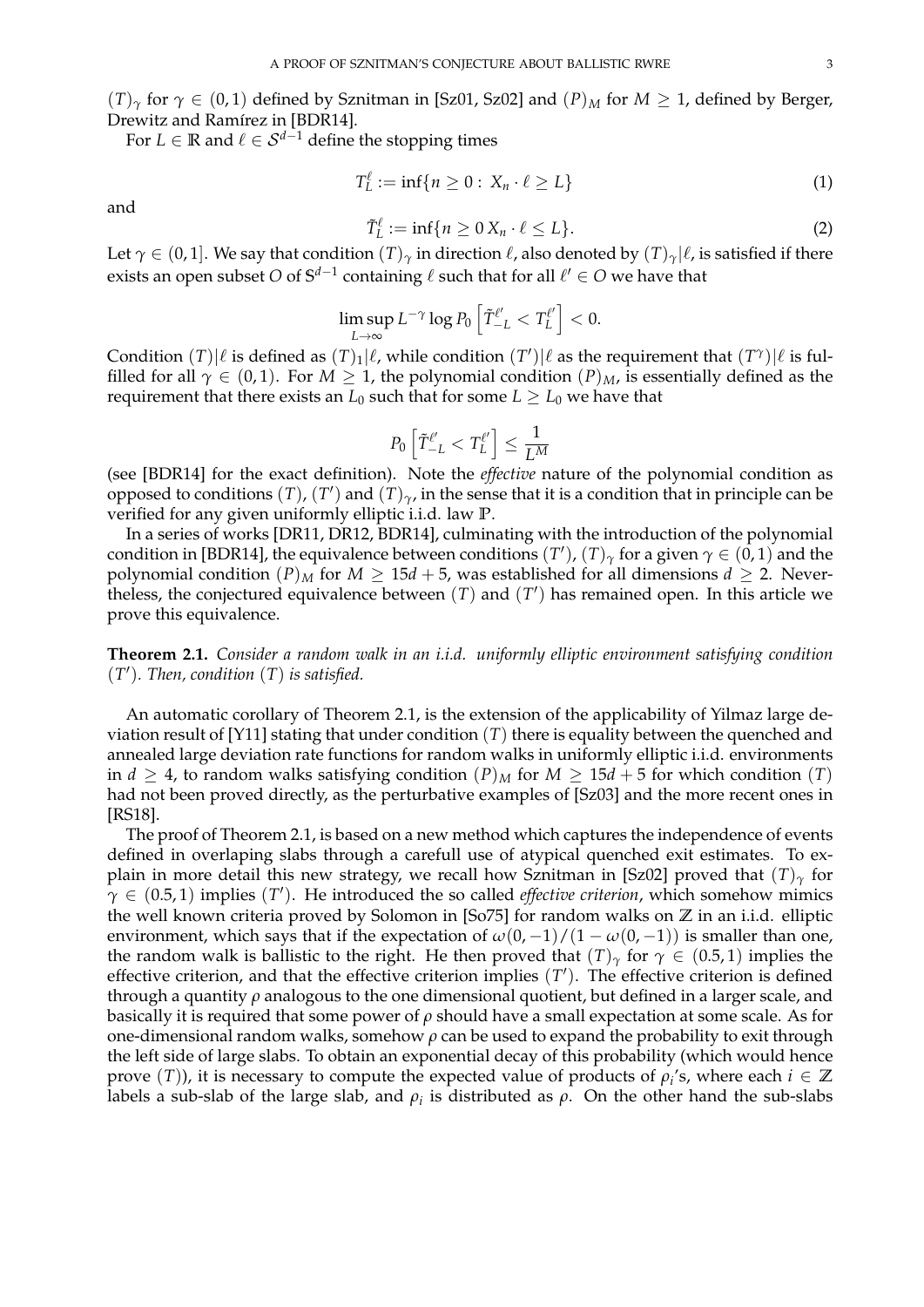overlap by pairs, so that for a given *i*, *ρ<sup>i</sup>* and *ρi*+<sup>1</sup> are not independent. This lack of independence is a big complication to obtain adequate estimates for the expectation, and in order to prove that the effective criterion implies condition (T'), Sznitman in [Sz02], decoupled the computation of the expectation of products of the  $\rho_i$ 's using Cauchy-Schwarz inequality. The iterative use of this argument caused in the end a decay which was not better than  $e^{-L^{\gamma_L}}$  as  $L\to\infty$ , where  $L$  is the width of the final slab and  $\gamma_L = 1 - \frac{C}{(\log L)^{1/2}}$ , and hence the proof of  $(T')$ . Improving this argument through the use of Cauchy-Schwarz inequality is possible, and produces a decay which is somehow almost exponentially fast (see [GR15] for details), but still not enough to obtain the exponential decay of condition (*T*). A key idea introduced in this article to prove Theorem 2.1 to avoid the use of Cauchy-Schwarz inequality is to compare the probability to exit through the left side of a sub-slab, with the probability to exit through the left side of the sub-slab without never moving to the right of the initial departure point. This comparison is done through the use atypical quenched exit estimates which control the smallness of the quenched exit probability of the random walk through atypical exit points. These estimates have been extensively used in [Sz01, Sz02, DR12, BDR14, FH13] in the i.i.d. case and more recently in [G17] in the case of environments satisfying some kind of mixing condition. Once this comparison is done in a proper way, the computation of the expected value of the  $\rho_i$ 's is reduced to expectations of products of independent terms, essentially obtaining the desired exponential decay. These new methods are inspired on Sznitman's effective criterion but do not rely directly on it.

### 3. PROOF OF THEOREM 2.1

The proof of Theorem 2.1 will be done obtaining recursively estimates on the annealed atypical exit probability from appropriate boxes of the walk in an increasing sequence of scales. To do this, each box at a given scale will be subdivided in smaller boxes of a size of the previous scale. A key step here will be to decouple (in the sense of independence) the atypical exit probabilities of overlapping slabs. To implement our recursive argument, we will need a seed inequality, which will enable us to pass from estimates at a given scale to estimates at the next scale. This is the content of Section 3.1. In Section 3.2, the seed estimate is used to implement the recursion, and obtain a final estimate for the decay of the atypical exit probability at a given scale. In Section 3.3, this estimate is used to finish the proof of Theorem 2.1.

3.1. **Seed estimate.** Here we will derive an estimate for the annealed atypical exit probability of the random walk at a given scale in terms of the annealed atypical exit probability of the random walk at a smaller scale. In order to obtain a useful estimate, we will compare the atypical exit probability of a given box, with the event that the random walk exits atypically without crossing its starting level in the direction opposite to the atypical side. This comparison will be made through the use of classical atypical quenched exit estimates obtained by Sznitman in [Sz01, Sz02]. Once these probabilities are compared, it will be basically possible to argue that the quenched atypical exit probabilities from overlapping slabs at the smaller scale are independent.

Let us introduce some notation. Given a subset  $V \subset \mathbb{Z}^d$  , we define its boundary by

$$
\partial V := \{ x \notin V : |x - y|_1 = 1 \text{ for some } y \in V \}.
$$

We are assuming that there is a direction  $\ell \in \mathbb{S}^{d-1}$  such that  $(T')|\ell$  is satisfied. This means that we have a stretched exponential decay through atypical sides of slabs for  $\ell' \in O$ , where  $O$  is an open subset of  $S^{d-1}$  containing  $\ell$ . Let us fix  $\ell' \in O$  and let  $R$  be a rotation on  $\mathbb{R}^d$  defined by  $R(e_1) = \ell',$  $L > 0$  and  $\tilde{L} > 0$ . To simplify notation, we define the triple **S** :=  $(R, L, \tilde{L})$  and define the box associate to the triple **S** by

$$
B_{\mathbf{S}} := R\left((-L, L) \times (-\tilde{L}, \tilde{L})^{d-1}\right) \cap \mathbb{Z}^{d}
$$
 (3)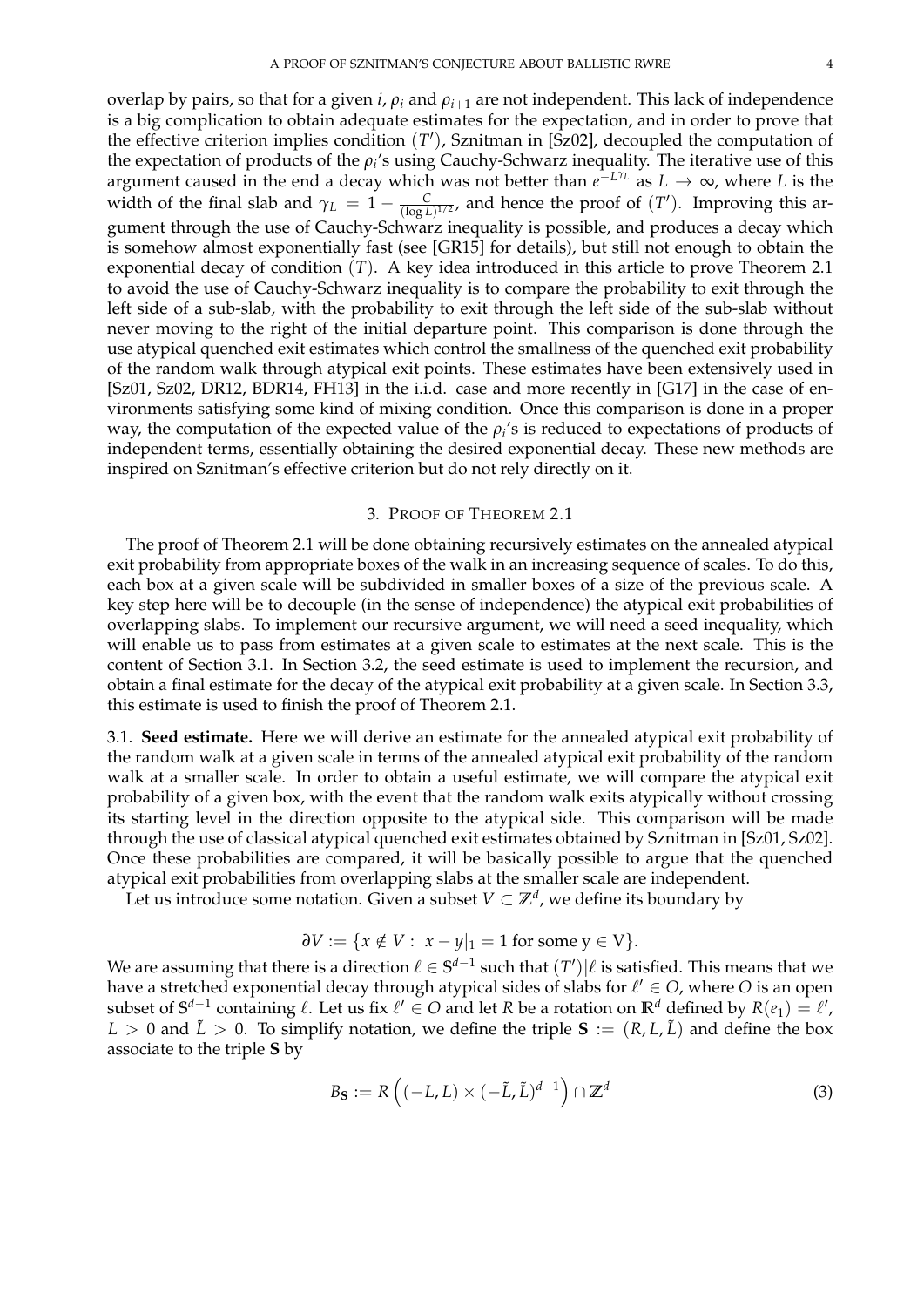and its *positive boundary* or *positive side* by

$$
\partial^+ B_{\mathbf{S}} := \partial B_{\mathbf{S}} \cap \left\{ z : z \cdot \ell' \geq L, \, |z \cdot R(e_k)| < \tilde{L}, \text{ for } 2 \leq k \in d \right\}.
$$

We also define the random variable attached to **S**,

$$
q_{\mathbf{S}} := P_{0,\omega} \left[ X_{T_{B_{\mathbf{S}}}} \notin \partial^+ B_{\mathbf{S}} \right]
$$

.

Let now  $L_0$ ,  $\tilde{L}_0$ ,  $L_1$  and  $\tilde{L}_1$  be integers greater that  $3\sqrt{d}$  and such that

$$
N := \frac{L_1}{L_0} \in \mathbb{N} \cap \{z \in \mathbb{R} : z \ge 2\} \text{ and } \tilde{N} := \frac{\tilde{L}_1}{\tilde{L}_0} \in \{z \in \mathbb{N} : z > N\}.
$$

Throughout the rest of this article we will use the fact that there exits a constant

$$
c_1 = c_1(d) \tag{4}
$$

such that given any pair of points  $x, y \in \mathbb{Z}^d$ , there exits a nearest neighbor path of length at most  $c_1|x-y|_1$  joining them. Furthermore, in general the constants (which might depend on the dimension *d* and the ellipticity constant *κ*) will be denoted by  $c_1(d, \kappa)$ ,  $c_2(d, \kappa)$ , ..., sometimes just writing  $c_1$ ,  $c_2$ , ...

Now, consider the corresponding triples  $\mathbf{S}_0 := (R, L_0, \tilde{L}_0)$  and  $\mathbf{S}_1 := (R, L_1, \tilde{L}_1)$ . The following seed estimate provides us with an upper bound for  $\mathbb{E}\left[q_{\mathbf{S_1}}\right]$  in terms of  $\mathbb{E}\left[q_{\mathbf{S_0}}\right]$ .

**Proposition 3.1** (Seed estimate). Let  $d \geq 2$ . Consider a random walk in an i.i.d. uniformly elliptic *environment.* Let  $\ell \in S^{d-1}$  and assume that condition  $(T')|\ell$  is satisfied and let  $\beta \in (1/2, 1)$ *. Then there*  $\tilde{f}$  *exists c*<sub>2</sub>(*d,*  $\kappa$ )  $>0$ ,  $\mu > 0$  and an open set  $O \subset \mathbb{S}^{d-1}$  which contains  $\ell$ , such that for all  $\ell' \in O$ ,  $L_0 > 3\sqrt{d}$ ,  $\tilde{L}_0 > 3\sqrt{d}$  and  $\tilde{N} \geq 48 N$  we have that

$$
\mathbb{E}\left[q_{\mathbf{S}_{1}}\right] \leq (N+2)\left(c_{2}\kappa^{-3c_{1}}\tilde{L}_{1}^{d-1}e^{3c_{1}\log(1/\kappa)L_{0}^{\beta}}\right)^{2N+2}\mathbb{E}\left[q_{\mathbf{S}_{0}}\right]^{N} + \left(c_{2}\tilde{L}_{1}^{d-2}\frac{L_{1}^{3}}{L_{0}^{2}}\tilde{L}_{0}\mathbb{E}\left[q_{\mathbf{S}_{0}}\right]\right)^{\frac{\tilde{N}}{12N}} + c_{2}N\tilde{L}_{1}^{d-1}e^{-\mu L_{0}^{d(2\beta-1)}}.\tag{5}
$$

*Proof.* The strategy will be to divide the box defined by the triple  $S_1 = (R, L_1, \tilde{L}_1)$  into smaller sub-boxes corresponding to  $\mathbf{S}_0 = (R, L_0, \tilde{L}_0)$ . We should have in mind that the eventually the length  $\tilde{L}_0$  and  $\tilde{L}_1$  will be chosen much larger than  $L_0$  and  $L_1$  respectively, so the boxes will look very much like slabs. We will divide the proof in eight steps: in step 0, we give the necessary definitions to make the above described subdivision; in step 1, we use classical one-dimensional arguments to estimate the probability that the random walk exits through the atypical sides of the large box (the back and lateral sides), in terms of an expansion involving a quantity analogous to the one-dimensional quotient between jumping to the left and to the right; in step 2 we will define an important typical quenched event which will eventually decouple the behavior in different slabs; in step 3 we will use the above definition to make this decoupling; in steps 4 and 5, we will apply the previous decoupling to express the atypical exit probability from the large box, in terms of a product of corresponding probabilities in the small scale; in step 6 we bound the atypical quenched exit event; in step 7, we bound the probability of lateral exit of the random walk; and finally in step 8 we combine the estimates of the previous steps to finish the proof.

*Step 0: preliminary definitions.* For each  $i \in \mathbb{Z}$  define the set

$$
\mathcal{H}_i:=\{x\in\mathbb{Z}^d:|x-x'|_1=1\text{ and }(x\cdot\ell'-iL_0)(x'\cdot\ell'-iL_0)\leq 0\text{ for some }x'\in\mathbb{Z}^d\}
$$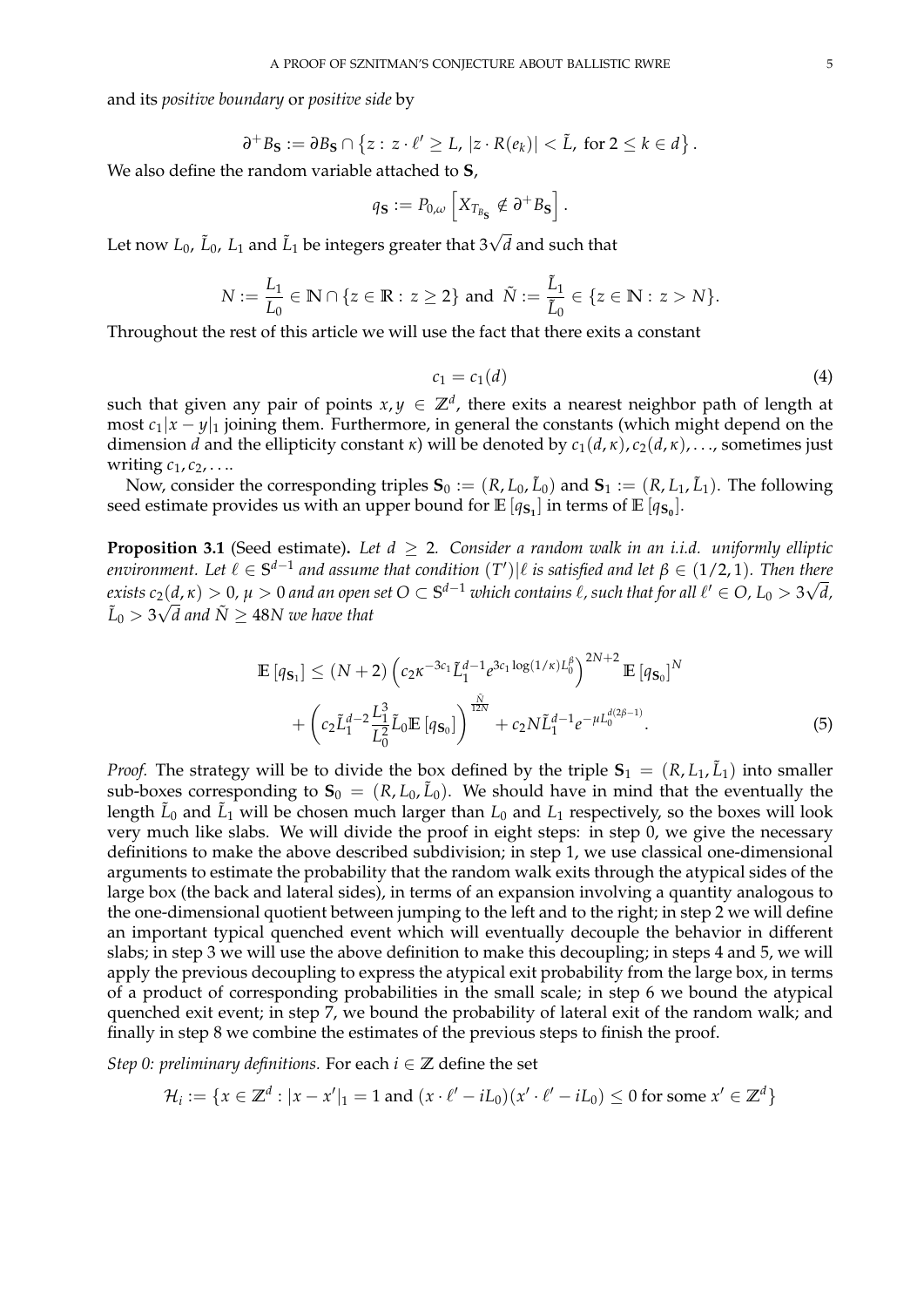as well as the function  $I : \mathbb{Z}^d \to \mathbb{Z}$  given by

$$
I(x) = i, \text{ whenever } x \cdot \ell \in \left[iL_0 - \frac{L_0}{2}, iL_0 + \frac{L_0}{2}\right)
$$

.

Let  $(\theta_n)_{n\geq 0}$  be the canonical shift on  $(\mathbb{Z}^d)^{\mathbb{N}}$ . We then define the successive visit times to the different  $(\mathcal{H}_i)_{i \in \mathbb{Z}}$  sets as

$$
V_0 = 0, V_1 = \inf\{n \ge 0 : X_n \in \mathcal{H}_{I(X_0)+1} \cup \mathcal{H}_{I(X_0)-1}\}
$$
  
and  $V_{i+1} = V_1 \circ \theta_{V_i} + V_i$  for  $i \ge 1$ .

Let us also define the first exit time of the random walk from the box  $B_{\mathbf{S}_1}$  through its lateral sides as

$$
\tilde{T} := \inf \{ n \geq 0 : |X_n \cdot R(e_j)| \geq \tilde{L}_1 \text{ for some } j \in [2, d] \}.
$$

In order to mimic the one-dimensional criteria for ballisticity of random walks in random environment [So75], it will be convenient to consider for each  $x \in \mathbb{Z}^d$  and integer *i* the random variables defined by the equations

$$
q(x,\omega) := P_{x,\omega}[X_{V_1} \in \mathcal{H}_{I(x)-1}] =: 1 - p(x,\omega),
$$

$$
\hat{q}(x,\omega) := P_{x,\omega}[X_{V_1} \in \mathcal{H}_{I(x)-1}, V_1 \leq \tilde{T}],
$$

$$
\hat{p}(x,\omega) := P_{x,\omega}[X_{V_1} \in \mathcal{H}_{I(x)+1}, V_1 \leq \tilde{T}] \text{ and}
$$

$$
\hat{\rho}(i,\omega) := \sup \left\{ \frac{\hat{q}(x,\omega)}{p(x,\omega)} : x \in \mathcal{H}_i, |x \cdot R(e_j)|_2 < \tilde{L}_1 \text{ for all } 2 \leq j \leq d \right\}.
$$

$$
(6)
$$

Consider the function  $f : \Omega \times \mathbb{Z} \to \mathbb{R}^+$  defined by

$$
f(j,\omega) = 0 \quad \text{for} \quad j \ge N+2 \quad \text{and}
$$

$$
f(j,\omega) = \sum_{j \le m \le N+1} \prod_{m < i \le N+1} \hat{\rho}(i,\omega)^{-1} \quad \text{for} \quad j \le N+1. \tag{7}
$$

Throughout the rest of the proof we may not write explicitly the dependence on  $\omega$  of the random variables involved.

*Step 1: one-dimensional argument to bound exit probabilities.* Here we will use one-dimensional explicit formulas for exit probabilities to obtain the following bound.

$$
P_{0,\omega} \left[ \tilde{T}_{-L_1}^{\ell'} < \tilde{T} \wedge T_{L_1}^{\ell'} \right] \le \frac{f(0)}{f(-N)},\tag{8}
$$

[cf. (2) and (1)]. The proof of (8) is similar to the proof of inequality (2.18) of [Sz02], but for completness we will outline it here. Consider the  $(\mathcal{F}_{V_m})_{m\geq 0}$ -stopping time

$$
\tau := \inf \left\{ m \geq 0 : X_{V_m} \in \mathcal{H}_{-N} \cup \mathcal{H}_{N+1} \right\}.
$$

We now assert that the random variables

$$
E_{0,\omega}\left[f(I(X_{V_{m\wedge \tau}})),V_{m\wedge \tau}\leq \tilde{T}\right]
$$

are decreasing with *m*. Indeed, as in (2.20) of ([Sz02]) observe that

$$
E_{0,\omega}\left[f(I(X_{V_{(m+1)\wedge\tau}})),V_{(m+1)\wedge\tau}\leq\tilde{T}\right]
$$
  
\n
$$
\leq E_{0,\omega}\left[f(I(X_{V_{m\wedge\tau}})),V_{m\wedge\tau}\leq\tilde{T},\tau\leq m\right]+E_{0,\omega}\left[f(I(X_{V_{m+1}})),V_{m+1}<\tilde{T},\tau>m\right]
$$
  
\n
$$
=E_{0,\omega}\left[f(I(X_{V_{m\wedge\tau}})),V_{m\wedge\tau}\leq\tilde{T},\tau\leq m\right]+E_{0,\omega}\left[\tau>m,V_m<\tilde{T},E_{X_{V_m},\omega}\left[f(I(X_{V_1})),V_1\leq\tilde{T}\right]\right].
$$

On the other hand, on  $\{\tau > m, V_m < \tilde{T}\}\$  (recall definitions in (6)) we have that  $P_{X_{V_m},\omega}$ -a.s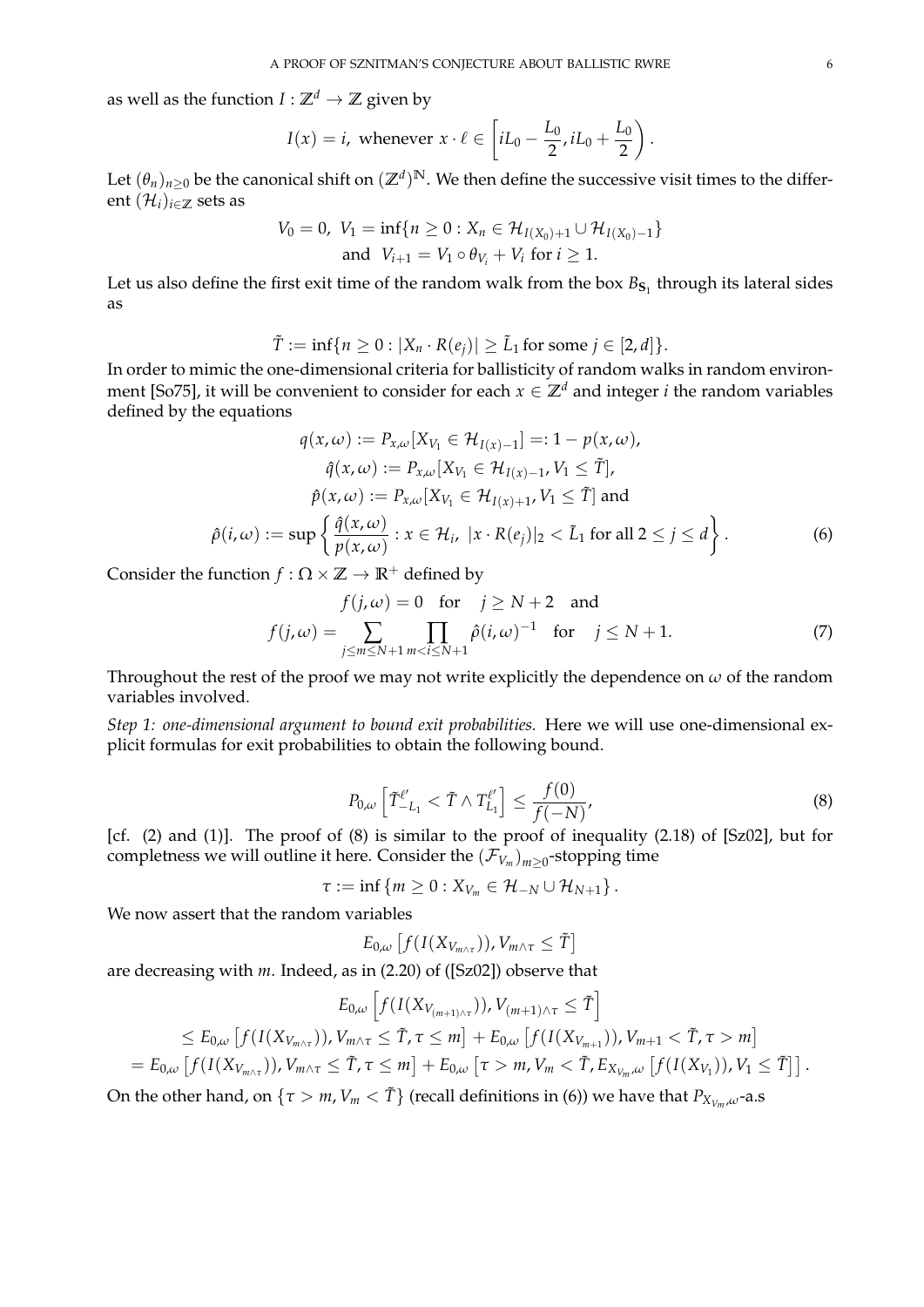$$
E_{X_{V_m},\omega}[f(I(X_{V_1})), V_1 \leq \tilde{T}]
$$
  
\n
$$
\leq f(I(X_{V_m})) + p(X_{V_m}, \omega) (f(I(X_{V_m}) + 1) - f(I(X_{V_m})))
$$
  
\n
$$
+ \hat{q}(X_{V_m}, \omega) (f(I(X_{V_m}) - 1) - f(I(X_{V_m})))
$$
  
\n
$$
\leq f(I(X_{V_m})) + \prod_{I(X_{V_m}) - 1 < j \leq N + 1} \hat{\rho}(j)^{-1} (\hat{q}(X_{V_m}, \omega) - p(X_{V_m}, \omega) \hat{\rho}(I(X_{V_m}))),
$$
\n(9)

where we have used that  $\hat{p}(X_{V_m},\omega) \le p(X_{V_m},\omega)$  and  $p(X_{V_m},\omega) + \hat{q}(X_{V_m},\omega) \le 1$  in the first inequality and the explicit expression for  $\hat{\rho}$  in (7) to get the last inequality. At the same time, by the definitions (6) and by the fact that  $P_{0,\omega}$ -a.s. on the event  $\{V_m < \tilde{T}\}\$ , we have  $X_{V_m} \in \mathcal{H}_{I(X_{V_m})} \cap \{z \in$  $\Z^d:|z\cdot R(e_i)|<\tilde{L}_1$  for all  $2\leq i\leq d\}$  we conclude that the last term in (9) is negative. As a result, using Fatou's lemma, we have

$$
E_{0,\omega}\left[f(I(X_{V_{\tau}})),V_{\tau}\leq \tilde{T},\tilde{T}_{-L_1}^{\ell'}<\tilde{T}\wedge T_{L_1}^{\ell'}\right]\leq f(0).
$$

The claim (8) follows now after noticing  $P_{0,\omega}$ -a.s. on the event appearing in (8), that  $X_{V_{\tau}} \in \mathcal{H}_{-N}$ and  $V_\tau \leq \tilde{T}$ .

*Step 2: typical quenched exit event.* Here we will define an exit event for the random walk at a given slab, which corresponds somehow to a minimal size the typical quenched exit probability should have. Let us start introducing for each  $i \in \mathbb{Z}$ , the *frontal* part of the  $\mathcal{H}_i$ -boundary,

$$
\partial^+ \mathcal{H}_i = \partial \mathcal{H}_i \cap \{z : z \cdot \ell' - iL_0 \geq 0\}.
$$

Define also for each  $x \in \mathbb{Z}^d$  the quenched probabilities that the random walk starting from  $x$  exits the corresponding slab through its atypical side, but without ever visiting the right-hand half of the slab, as

$$
\tilde{q}(x,\omega) = P_{x,\omega} \left[ X_{V_1} \in \mathcal{H}_{I(x)-1}, H_{\partial^+ \mathcal{H}_{I(x)}} = \infty \right]. \tag{10}
$$

The above probability will be a key definition in our proof since it will be in a sense comparable to  $q(x, \omega)$ , but it will enable us to produce enough independence in the products appearing in the right-hand side of (8).

Let us also define the truncation of  $\mathcal{H}_i$  as

$$
\mathcal{H}'_i := \mathcal{H}_i \cap \{z : |z \cdot R(e_j)| < \tilde{L}_1, \text{ for all } 2 \leq j \leq d\},
$$

its frontal boundary by

$$
\partial^+ \mathcal{H}'_i := \partial^+ \mathcal{H}_i \cap \{z : |z \cdot R(e_j)| < \tilde{L}_1, \text{ for all } 2 \leq j \leq d\}
$$

and for  $\beta \in (0,1)$  define

$$
\mathcal{H}_{i,\beta} := \left\{ x \in \mathbb{Z}^d : \exists x' \in \mathbb{Z}^d, |x - x'|_1 = 1 \left( x \cdot \ell' - i(L_0 + 1 + L_0^{\beta}) \right) \times \left( x' \cdot \ell' - i(L_0 + 1 + L_0^{\beta}) \le 0 \right) \right\} \cap \left\{ z : |z \cdot R(e_j)| < \tilde{L}_1, \text{ for all } 2 \le j \le d \right\}.
$$

Keeping in mind the above remark let

$$
\tilde{c} := c_1 \log \left( \frac{1}{\kappa} \right) \tag{11}
$$

and the asymmetric slab

$$
U_{\beta,L_0} := \{ x \in \mathbb{R}^d : x \cdot \ell' \in (-L_0^{\beta}, L_0) \}.
$$

We can now define the *typical quenched exit event* as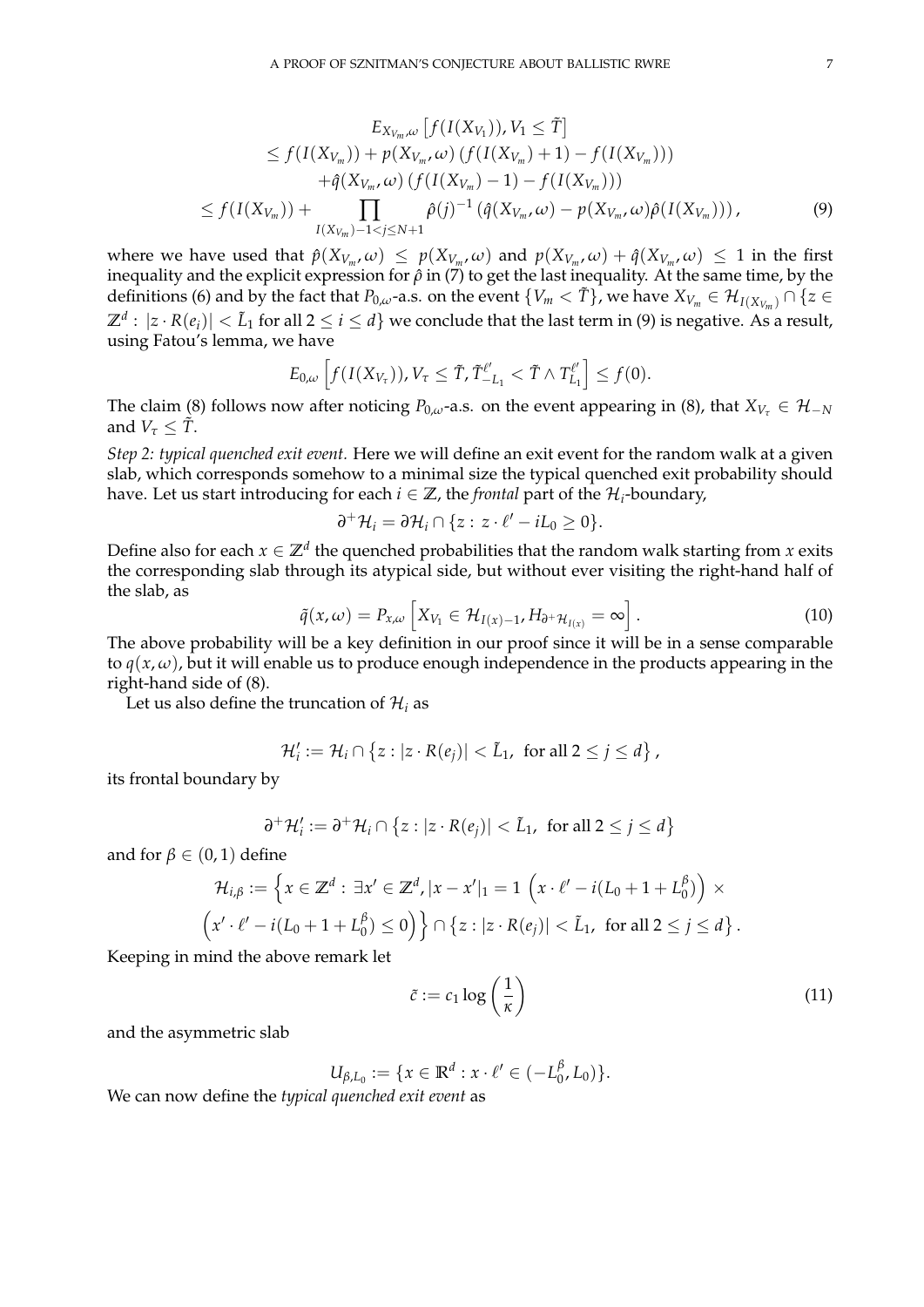$$
\mathfrak{T} := \left\{ \omega \in \Omega : \inf_{\substack{z \in \mathcal{H}_{i,\beta} \\ -N \le i \le N+2}} P_{z,\omega} \left[ \left( X_{T_{z+U_{\beta,L_0}}} - z \right) \cdot \ell' > 0 \right] > e^{-\tilde{c}L_0^{\beta}}, \right\}
$$
\n
$$
\inf_{\substack{z \in \mathcal{H}'_i \\ -N \le i \le N+2}} P_{z,\omega} \left[ \left( X_{T_{z+U_{\beta,L_0}}} - z \right) \cdot \ell' > 0 \right] > e^{-\tilde{c}L_0^{\beta}} \right\}.
$$
\n(12)

*Step 3: comparing*  $\hat{q}$  *with*  $\tilde{q}$ *. Here we will prove that whenever*  $\omega \in \mathfrak{T}$ *, for all*  $i \in \mathbb{Z}$  *and*  $x \in \mathcal{H}_i$ *,* 

$$
\hat{q}(x,\omega) \le e^{2\tilde{c}L^{\beta}} \sup_{y \in \mathcal{H}'_i} \tilde{q}(y,\omega).
$$
\n(13)

To prove (13) note that on the event  $\{X_{V_1}\in \mathcal H_{I(x)-1},\, V_1\le \tilde T\}$ , the number of excursions from the set  $\mathcal{H}_i$  to its frontal boundary  $\partial^+ \mathcal{H}_i$  before the time  $V_1$ ,

$$
\mathfrak{E}_i := \sum_{n=0}^{V_1-1} 1\!\!1_{\{X_{n-1}\in\mathcal{H}_i, X_n\in\partial^+\mathcal{H}_i\}}\tag{14}
$$

is  $P_{x,\omega}$ -a.s. finite. Before using the finiteness of the random variables defined in (14), we define  $U_0 := 0$  and sequences of  $(\mathcal{F}_n)_{n \geq 0}$ -stopping times corresponding to the moments of the consecutive excursions defined above, as

$$
U_1 := \inf\{n \ge 0 : X_n \in \partial^+ \mathcal{H}_i\}, W_1 := H_{\mathcal{H}_i} \circ \theta_{U_1} + U_1,
$$
  
and by recursion in  $k \ge 1$  define  

$$
U_{k+1} := U_1 \circ \theta_{W_k} + W_k, W_{k+1} := H_{\mathcal{H}_i} \circ \theta_{U_{k+1}} + U_{k+1}.
$$

Then, for each  $i \in \mathbb{Z}$  and  $x \in \mathcal{H}'_i$ , we have

$$
P_{x,\omega}\left[X_{V_1} \in \mathcal{H}_{I(x)-1}, V_1 \leq \tilde{T}\right] = \sum_{j=0}^{\infty} P_{x,\omega}\left[X_{V_1} \in \mathcal{H}_{I(x)-1}, V_1 \leq \tilde{T}, \mathfrak{E}_i = j\right] \le
$$
  

$$
P_{x,\omega}\left[X_{V_1} \in \mathcal{H}_{I(x)-1}, H_{\partial^+ \mathcal{H}_i} = \infty\right] + \sum_{j=1}^{\infty} P_{x,\omega}\left[X_{V_1} \in \mathcal{H}_{I(x)-1}, V_1 \leq \tilde{T}, \mathfrak{E}_i = j\right].
$$
 (15)

On the other hand, for each  $j \geq 1$  we can use successively the strong Markov property to see that

$$
P_{x,\omega} \left[ X_{V_1} \in \mathcal{H}_{I(x)-1}, V_1 \leq \tilde{T}, \mathfrak{E}_i = j \right] \leq
$$
  
\n
$$
P_{x,\omega} \left[ U_1 < \tilde{T} \wedge \mathcal{H}_{I(x)-1}, P_{X_{U_1},\omega} \left[ W_1 < \tilde{T} \wedge H_{\mathcal{H}_{I(x)+1}}, \dots \right] \right]
$$
  
\n
$$
\dots, P_{X_{W_{j-1}},\omega} \left[ U_1 < \tilde{T} \wedge H_{\mathcal{H}_{I(x)-1}}, P_{X_{U_j},\omega} \left[ W_1 < \tilde{T} \wedge \mathcal{H}_{I(x)+1}, \dots \right] \right]
$$
  
\n
$$
P_{X_{W_j},\omega} \left[ X_{V_1} \in \mathcal{H}_{I(x)-1}, V_1 \leq \tilde{T}, H_{\partial^+ \mathcal{H}_i} = \infty \right] \cdots \right].
$$
\n(16)

Moreover, notice that the last expression in (16) is less than or equal to

$$
\sup_{x \in \mathcal{H}'_i} P_{x,\omega} \left[ X_{V_1} \in \mathcal{H}_{I(x)-1}, H_{\partial^+ \mathcal{H}_i} = \infty \right] \sup_{y \in \partial^+ \mathcal{H}'_i} P_{y,\omega} \left[ W_1 < \tilde{T} \wedge H_{\mathcal{H}_{i+1}} \right]^j. \tag{17}
$$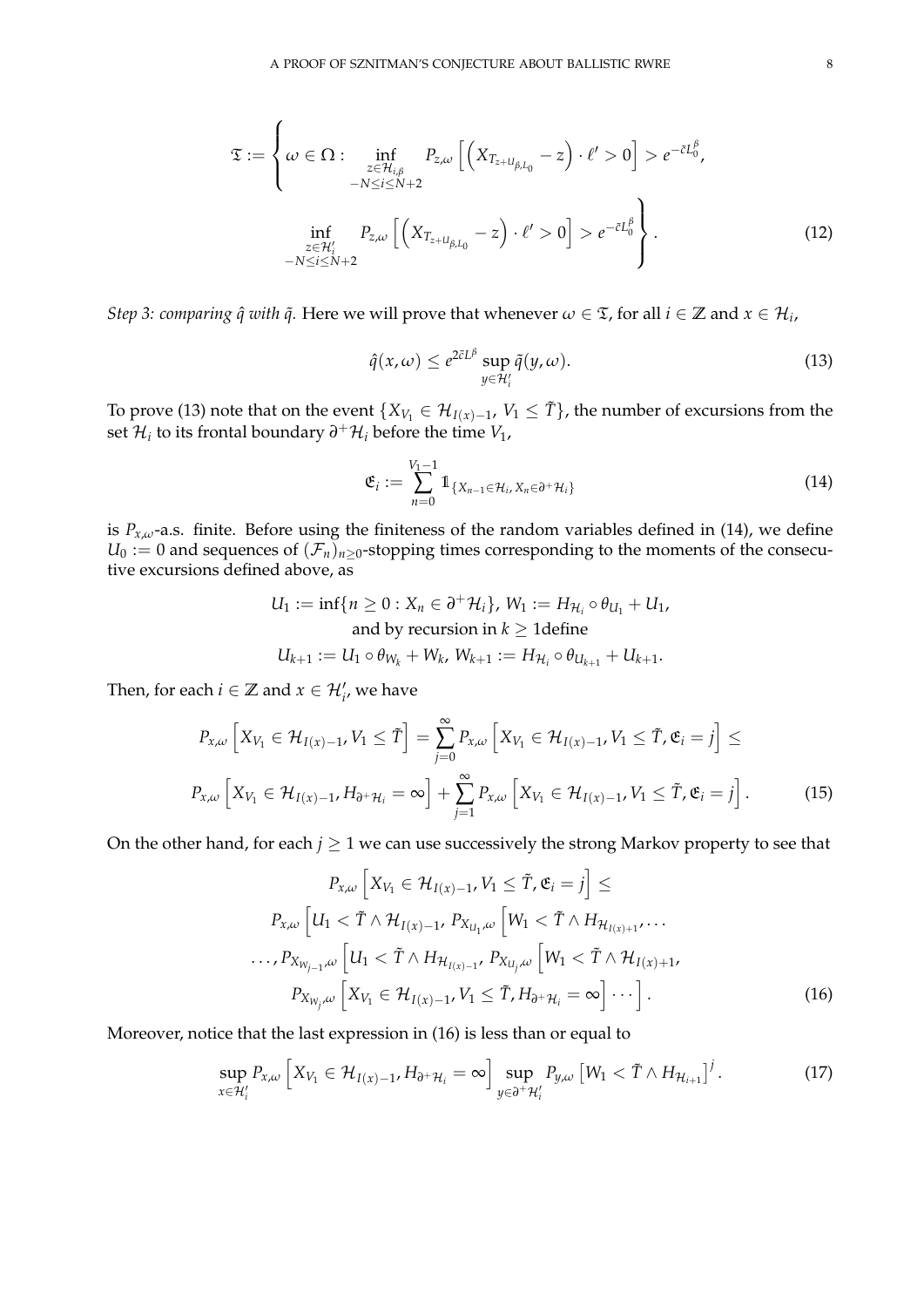Therefore, applying (17) to inequality (15) we get that

$$
P_{x,\omega}\left[X_{V_1} \in \mathcal{H}_{I(x)-1}, V_1 \leq \tilde{T}\right] \leq \sup_{x \in \mathcal{H}'_i} P_{x,\omega}\left[X_{V_1} \in \mathcal{H}_{I(x)-1}, H_{\partial^+ \mathcal{H}_i} = \infty\right]
$$

$$
\times \sum_{j=0}^{\infty} \sup_{y \in \partial^+ \mathcal{H}'_i} P_{y,\omega}\left[W_1 < \tilde{T} \wedge H_{\mathcal{H}_{i+1}}\right]^j. \tag{18}
$$

Note that for each  $-N \leq i \leq N$  and each  $y \in \partial^+ \mathcal{H}'_i$ , we know that there is another point  $y' \in H_{i,\beta}$ which can be joined to  $\gamma$  using a nearest neighbour path inside of box  $B_1$  of length less than or equal to  $c_1 L_0^\beta$  $\int_{0}^{p}$  [cf. (4)]. Thus, since  $\omega \in \mathfrak{T}$ ,

$$
P_{y,\omega} \left[ W_1 < \tilde{T} \wedge H_{\mathcal{H}_{i+1}} \right] \leq 1 - P_{y,\omega} \left[ W_1 \geq H_{\mathcal{H}_{i+1}} \right]
$$
\n
$$
\leq 1 - \kappa^{c_1 L_0^{\beta}} P_{y',\omega} \left[ \left( X_{T_{y'+L_{\beta,L_0}}} - y' \right) \cdot \ell' > 0 \right]
$$
\n
$$
\stackrel{(12)}{\leq} 1 - \kappa^{-c_1 L_0^{\beta}} e^{-\tilde{c} L_0^{\beta}} \stackrel{(11)}{=} 1 - e^{-2\tilde{c} L_0^{\beta}}.
$$

Using the fact that  $\sum_{j=0}^{\infty} (1 - e^{-2\tilde{c}L_0^{\beta}})^j = e^{2\tilde{c}L_0^{\beta}}$ , this finishes the proof of (13).

*Step 4: bound on the atypical exit probability in the typical quenched exit event.* Here we will prove that

$$
\mathbb{E}\left[P_{0,\omega}\left[\tilde{T}_{-L_1}^{\ell'}\leq T_{L_1}^{\ell'}\wedge\tilde{T}\right],\mathfrak{T}\right]\leq \sum_{m=0}^{N+1}\prod_{-N\n(19)
$$

Notice that by inequality (8), we find that

$$
P_{0,\omega}\left[\tilde{T}_{-L_1}^{\ell'} \le T_{L_1}^{\ell'} \wedge \tilde{T}\right] \le \frac{\sum_{m=0}^{N+1} \prod_{m < i \le N+1} \rho_i^{-1}}{\prod_{-N < j \le N+1} \rho_j^{-1}} = \sum_{m=0}^{N+1} \prod_{-N < i \le m} \rho_i. \tag{20}
$$

Now, on the typical quenched exit event  $\mathfrak T$  we have that

$$
\sum_{m=0}^{N+1} \prod_{-N < i \le m} \rho_i \le \sum_{m=0}^{N+1} \prod_{-N < i \le m} \left( e^{\tilde{c}L_0^{\beta}} \hat{q}(i,\omega) \right). \tag{21}
$$

Combining the bounds (13) with (21) and (20), we conclude that

$$
\mathbb{E}\left[P_{0,\omega}\left[\tilde{T}_{-L_1}^{\ell'}\leq T_{L_1}^{\ell'}\wedge\tilde{T}\right],\mathfrak{T}\right]\leq \sum_{m=0}^{N+1}\mathbb{E}\left[\prod_{-N
$$

Now we use the crucial observation that as  $-N \le i \le N$ , the random variables  $\tilde{q}(i, \omega)$  are independent, which finishes the proof of (19).

*Step 5: refined bound on the atypical exit probability in the typical quenched exit event.* Here we will refine the bound (19), showing that there exists a constant *c*3, such that

$$
\mathbb{E}\left[P_{0,\omega}\left[\tilde{T}_{-L_1}^{\ell'}\leq \tilde{T}\wedge T_{L_1}^{\ell'}\right],\mathfrak{T}\right]\leq \sum_{m=0}^{N+1}\left(c_3e^{3\tilde{c}L_0^{\beta}}\tilde{L}_1^{d-1}\kappa^{-3c_1}\mathbb{E}\left[q_{\mathbf{S}_0}\right]\right)^{N+m}\tag{23}
$$

Observe that for each  $i \in \mathbb{Z}$  and  $y \in \mathcal{H}'_i$ , there exist a point  $y' \in \{z : |z \cdot R(e_k)| < \tilde{L}_1\} \cap \mathbb{Z}^d$  such that  $|y + 3\ell' - y'|_1 \le 1$  and a self-avoiding nearest neighbour path of length at most  $3c_1$  connecting *y* with *y* 0 . Therefore,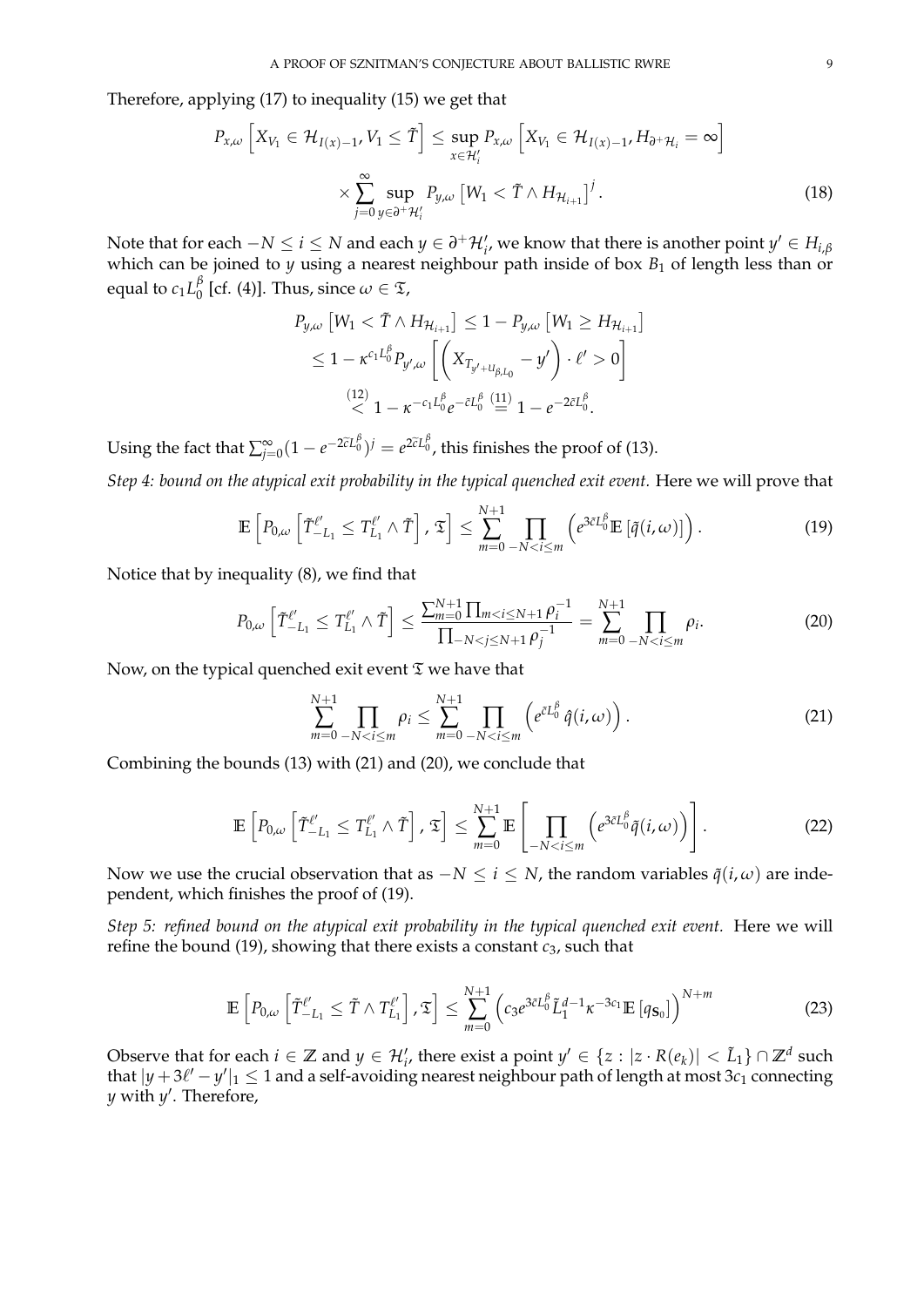$$
q_{\mathbf{S}_0}(\omega) \circ \theta_{y'} = P_{y',\omega} \left[ X_{T_{B_{\mathbf{S}_0+y'}}} \notin \partial^+ B_{\mathbf{S}_0+y'} \right]
$$
  

$$
\geq \kappa^{3c_1} P_{y,\omega} \left[ X_{V_1} \in \mathcal{H}_{I(y)-1}, H_{\partial^+ \mathcal{H}_i} = \infty \right].
$$

Hence defining

$$
\mathcal{H}_{i,3} := \left\{ z \in \mathbb{Z}^d : \exists y \in \mathbb{Z}^d \, |z - y|_1 = 1, (z - iL_0 - 3)(y - iL_0 - 3) \le 0 \right\}
$$
\n
$$
\bigcap \{ z : |z \cdot R(e_k)| < \tilde{L}_1, \text{ for all } 2 \le k \le d \}
$$

we see that

$$
\tilde{q}(i,\omega) \leq \kappa^{-3c_1} \sup_{z \in \mathcal{H}_{i,3}} P_{z,\omega} \left[ X_{T_{B_{\mathbf{S}_0+z}}} \notin \partial^+ B_{\mathbf{S}_0+z} \right] = \kappa^{-3c_1} \sup_{z \in \mathcal{H}_{i,3}} q_{\mathbf{S}_0}(\omega) \circ \theta_z.
$$

Using the bound  $\sup_{z\in\mathcal{H}_{i,3}}q_{\mathbf{S}_0}(\omega)\circ\theta_z\leq\sum_{z\in\mathcal{H}_{i,3}}q_{\mathbf{S}_0}(\omega)\circ\theta_z$ , we finish the proof of inequality (23). *Step 6: bound on the atypical exit event.* Here we will show that there exists a constant  $\mu > 0$  such that

$$
\mathbb{P}\left[\mathfrak{T}^c\right] \le c_4 N \tilde{L}_1^{d-1} e^{-\mu L_0^{d(2\beta-1)}}
$$
\n(24)

holds, for some suitable constant *c*4. Indeed, by Theorem 4.4 of [Sz04] (see also [Sz01, Sz02]), we know that there exist constants  $\mu > 0$  (not depending on  $\ell' \in O$ ) and  $L'$  such that for all  $L \geq L'$ one has that

$$
\mathbb{P}\left[P_{0,\omega}\left[X_{T_{U_{\beta,L}}} \cdot \ell' > 0\right] \le e^{-\tilde{c}L^{\beta}}\right] \le e^{-\mu L^{d(2\beta-1)}}.\tag{25}
$$

Choosing  $L_0 \geq L'$ , using the bound (25) for all the points which are in some  $\mathcal{H}'_i$  or  $\mathcal{H}'_{i,\beta}$  for some *N* ≤ *i* ≤ *N* + 2, and the fact that the cardinality of these points is  $c_4N\tilde{L}_1^{d-1}$  for some constant  $c_4$ , we obtain (24).

*Step 7: upper bound on the lateral exit probability.* Using exactly the same argument as the one presented in pages 524-526 of the proof of Proposition 2.1 of [Sz02], we see that there is a constant *c*<sup>5</sup> such that

$$
P_0\left[\tilde{T}\leq \tilde{T}_{-L_1}^{\ell'}\wedge T_{L_1}^{\ell'}\right]\leq (2d-2)\left(c_5\tilde{L}_1^{(d-2)}\frac{L_1^3}{L_0^2}\tilde{L}_0\mathbb{E}\left[q_{\mathbf{S}_0}(\omega)\right]\right)^{\frac{\tilde{N}}{12N}},\tag{26}
$$

where we used that  $\tilde{N}$  > 48*N* and that  $N$  > 3.

*Step 8: conclusion.* In view of (23)-(24) and (26), we see that there exist positive constants  $c_3$ ,  $c_4$ ,  $c_5$ and *c*<sup>6</sup> such that

$$
\mathbb{E}\left[q_{\mathbf{S}_{1}}(\omega)\right] \leq P_{0}\left[\tilde{T}_{-L_{1}}^{\ell'} \leq \tilde{T} \wedge T_{L_{1}}^{\ell'}\right] + P_{0}\left[\tilde{T} \leq \tilde{T}_{-L_{1}}^{\ell'} \wedge T_{L_{1}}^{\ell'}\right] \n\leq \mathbb{E}\left[P_{0,\omega}\left[\tilde{T}_{-L_{1}}^{\ell'} \leq \tilde{T} \wedge T_{L_{1}}^{\ell'}\right], \mathfrak{T}\right] + \mathbb{P}\left[\mathfrak{T}^{c}\right] + P_{0}\left[\tilde{T} \leq \tilde{T}_{-L_{1}}^{\ell'} \wedge T_{L_{1}}^{\ell'}\right] \n\stackrel{(23)-(24)-(26)}{\leq} \sum_{m=0}^{N+1} \left(c_{3}\kappa^{-3c_{1}}\tilde{L}_{1}^{d-1}e^{3\tilde{c}L_{0}^{\beta}}\mathbb{E}\left[q_{\mathbf{S}_{0}}(\omega)\right]\right)^{m+N} \n+c_{4}N\tilde{L}_{1}^{d-1}e^{-\mu L_{0}^{d(2\beta-1)}} + c_{6}\left(c_{5}\tilde{L}_{1}^{d-2}\right)\frac{L_{1}^{3}}{L_{0}^{2}}\tilde{L}_{0}\mathbb{E}\left[q_{\mathbf{S}_{0}}(\omega)\right]\right)^{\frac{\tilde{N}}{12N}}.
$$
\n(27)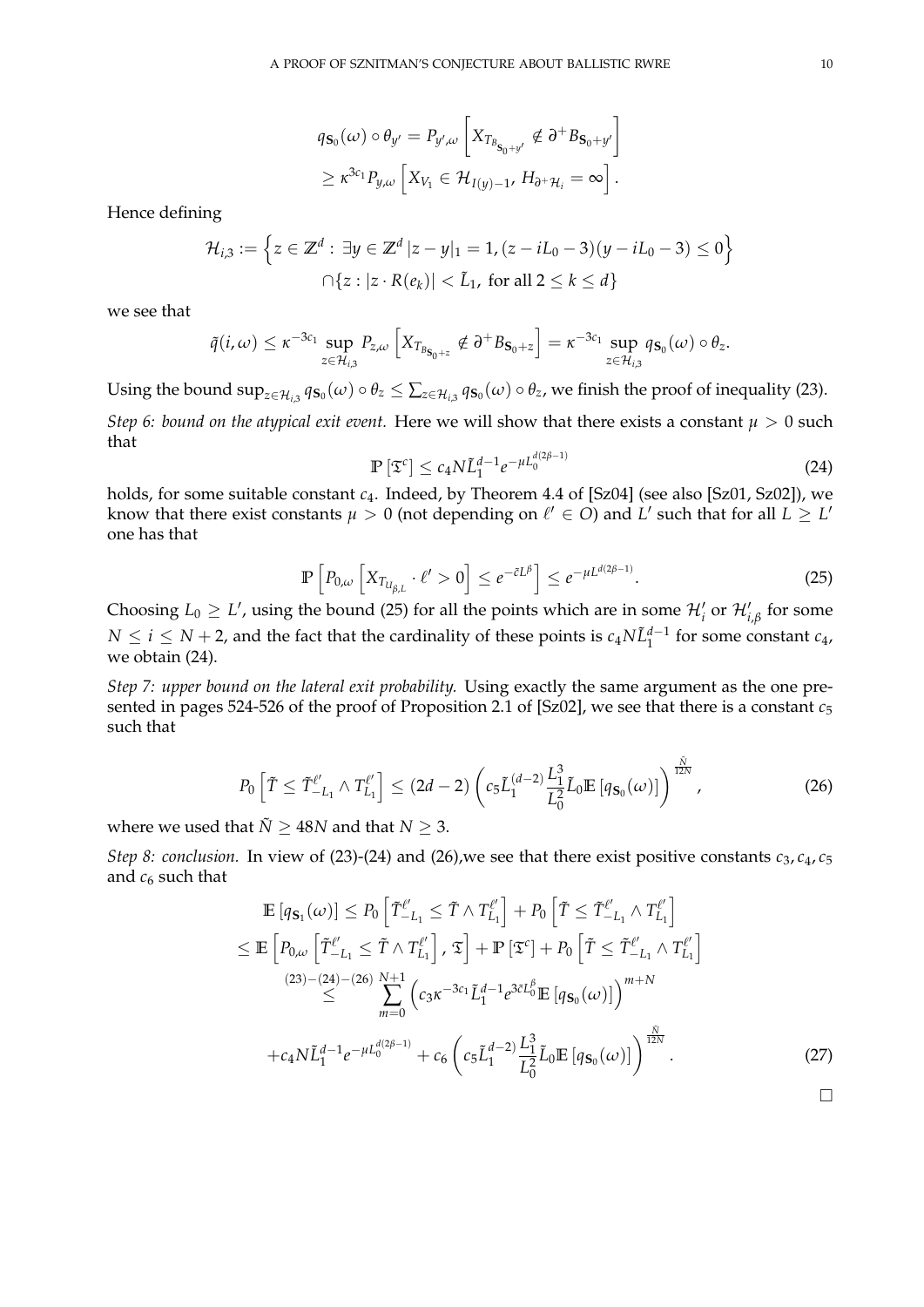3.2. **Recursion.** Here we will use the result of Proposition 3.1, to inductively derive a bound for the exit probability through atypical sides of boxes at an increasing sequence of scales. Since we assume  $(T')|\ell$ , we know that there is an open set  $O \subset S^{d-1}$  containing  $\ell$ , such that for  $\ell' \in O$ , the atypical exit probabilities from slabs decay like stretched exponentials. Now, given  $\ell' \in O$ , we choose a rotation *R*, with  $R(e_1) = \ell'$ . Let  $\nu > 0$ . We next consider sequences of scales  $(L_k)_{k \geq 0}$  and  $(L_k)_{k \geq 0}$ , defining a sequence of triples  $(\mathbf{S}_k)_{k \geq 0}$  associated to the corresponding boxes

$$
B_k := B_{\mathbf{S}_k} := R\left((-L_k, L_k) \times (-\tilde{L}_k, \tilde{L}_k)^{d-1}\right) \cap \mathbb{Z}^d
$$

according to the notation (3), that satisfy

$$
L_0 > 3\sqrt{d} \tag{28}
$$

$$
L_0^3 > \tilde{L}_0 > L_0,\tag{29}
$$

and

$$
L_k = vL_{k-1}, \text{ for } k \ge 1,
$$
\n
$$
(30)
$$

$$
\tilde{L}_k = \nu^3 \tilde{L}_{k-1}, \text{ for } k \ge 1. \tag{31}
$$

Throughout we write  $q_k$  and  $B_k$  in place of  $q_{S_k}$  and  $B_{S_k}$ . We will also need to use the fact that  $(T')|\ell$ implies that for  $\beta \in (3/4, 1)$ , there is a constant  $c_7(\mathring{d}, \mathcal{k})$  and an  $L'' > 0$  such that whenever we choose  $L_0 \geq L''$  one has that

$$
\mathbb{E}\left[q_0\right] \leq e^{-c_7 L_0^{\frac{\beta+1}{2}}}.\tag{32}
$$

The next lemma will be instrumental for the final proof.

**Lemma 3.2.** Let  $d \geq 2$ . Consider a random walk in random environment satisfying condition  $(T')$ |l. *Then, there exists*  $v = v(d, \kappa) > 0$ ,  $L_0 = L_0(d, \kappa) > 0$ ,  $\tilde{L}_0 = \tilde{L}_0(d, \kappa) > 0$  satisfying (28) and (29), and  $a$  constant  $c_8(d,\kappa)>0$  such that for all  $\ell'\in O$  and  $k\geq 0$  we have that for  $(L_k)_{k\geq 1}$  defined as in (30) and  $(\tilde{L}_k)_{k \geq 1}$  as in (31),

$$
\mathbb{E}[q_k] \le e^{-c_8 L_k}.\tag{33}
$$

*Proof.* Note that by (32), we have that

$$
\mathbb{E}\left[q_0\right] \le e^{-d_0 L_0},\tag{34}
$$

with

$$
d_0 := \frac{c_7}{L_0^{\frac{1-\beta}{2}}},
$$

for some fixed  $\beta \in (3/4, 1)$ . Let us now define recursively for  $k \ge 0$ ,

$$
d_{k+1} := d_k - \left( \left( 1 + 3c_1 \log \frac{1}{\kappa} \right) L_0^{\beta} + 3 \right) \frac{1}{\nu^{(1-\beta)k}}.
$$

We will first prove by induction on  $k \geq 0$ , that

$$
\mathbb{E}\left[q_k\right] \leq e^{-d_k L_k}.\tag{35}
$$

Note that (35) is satisfied for  $k = 0$  (which is (34)). Let us now assume that (35) is satisfied for  $k \geq 0$ . We will prove that it is then also satisfied by  $k+1$ . Note that  $L_k = v^k L_0$  while  $\tilde{L}_k = v^{3k} \tilde{L}_0$ . Now, by inequality (5) of Proposition 3.1 we have that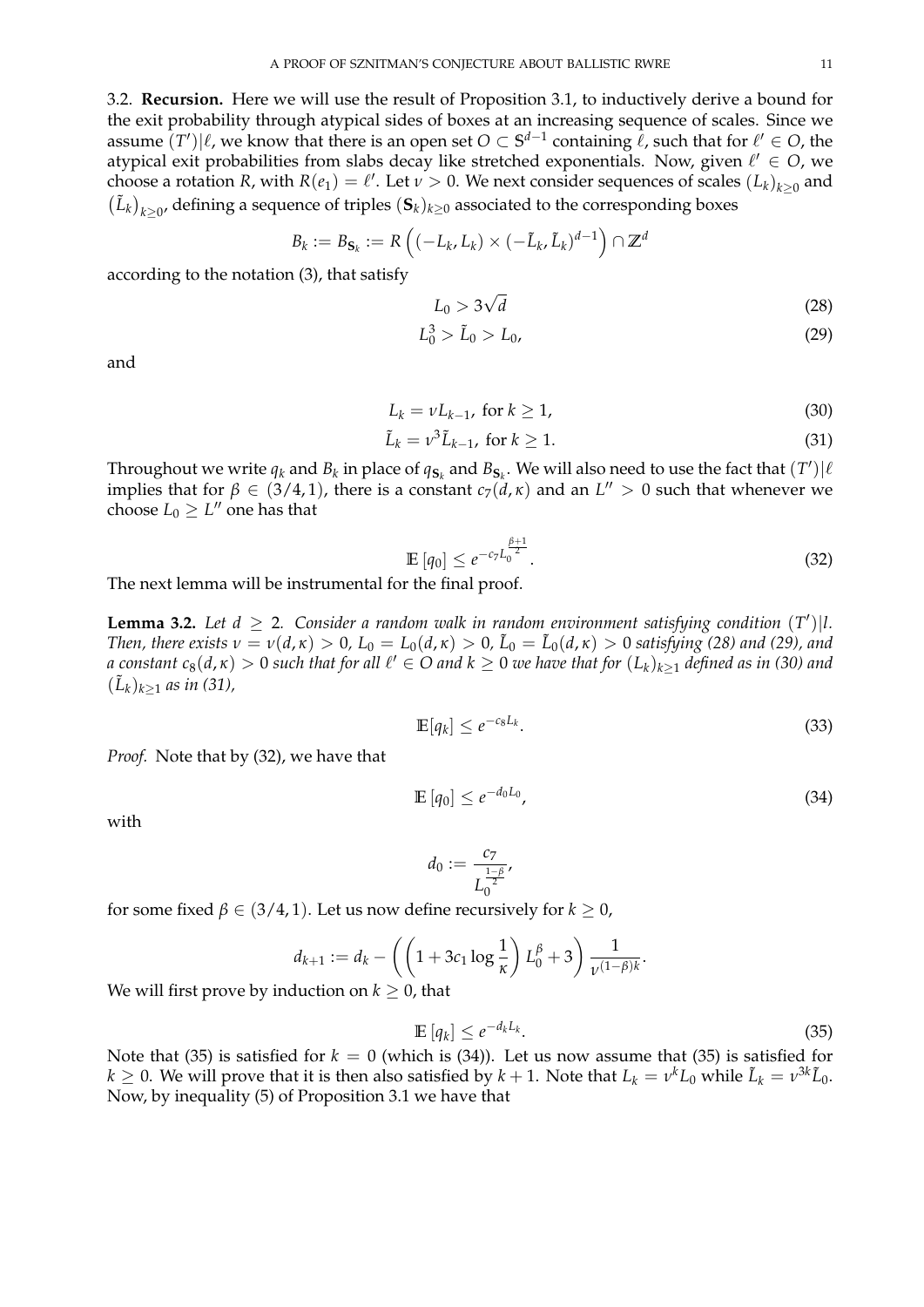$$
\mathbb{E}[q_{k+1}] \leq (\nu+2) \left(c_{2}\kappa^{-3c_{1}}\tilde{L}_{k+1}^{d-1}e^{3c_{1}(\log(1/\kappa))L_{k}^{\beta}}\right)^{2\nu+2} \mathbb{E}[q_{k}]^{\nu} \n+ \left(c_{2}\tilde{L}_{k+1}^{d-2}\frac{L_{k+1}^{3}}{L_{k}^{2}}\tilde{L}_{k}\mathbb{E}[q_{k}]\right)^{\frac{\nu^{3}}{12\nu}} + c_{2}\nu\tilde{L}_{k+1}^{d-1}e^{-\mu L_{k}^{d(2\beta-1)}} \n= (\nu+2) \left(c_{2}\kappa^{-3c_{1}}\nu^{3(k+1)(d-1)}\tilde{L}_{0}^{d-1}e^{3c_{1}(\log(1/\kappa))\nu^{\beta k}L_{0}^{\beta}}\right)^{2\nu+2} \mathbb{E}[q_{k}]^{\nu} \n+ \left(c_{2}\nu^{3(d-2)(k+1)-1}\tilde{L}_{0}^{d-1}L_{0}\mathbb{E}[q_{k}]\right)^{\frac{\nu^{2}}{12}} + c_{2}\nu^{3(d-1)(k+1)}\tilde{L}_{0}^{d-1}e^{-\mu\nu^{dk(2\beta-1)}L_{0}^{d(2\beta-1)}}.
$$
\n(36)

We will analyze each of the terms of (36) separately. Note that the third term can be written as

$$
\exp\left\{-\mu\nu^{kd(2\beta-1)}L_0^{d(2\beta-1)} + \nu^k L_0 d_0 + 3(d-1)(k+1)\nu + \log(c_2 \tilde{L}_0^{d-1})\right\}e^{-d_0L_{k+1}}.
$$

Now, the exponent of the first exponential of the above expression is bounded from above by

$$
-(\mu\nu^{d(2\beta-1)-1}L_0^{d(2\beta-1)}-L_0d_0)\nu.
$$

Hence, using the fact that for  $\beta \in (3/4, 1)$ , one has that  $d(2\beta - 1) > 1$ , we can see that there is a  $\nu_0 = \nu_0(d, \kappa)$  (also depending on the choice of  $L_0$ ) such that for  $\nu \geq \nu_0$ , the above expression is bounded from above by  $\log \frac{1}{3}$  and hence the third term of (36) is bounded from above by

$$
\frac{1}{3}e^{-d_0L_{k+1}}.\t(37)
$$

A similar analysis lets us conclude that there is a  $v_1 = v_1(d,\kappa) > v_0$  (also depending on the choice of *L*0) such that the second term of the right-hand side of (36) is bounded from above also by (37). Let us now write the first term of the right-hand side of (36) as

$$
\exp\left\{\left(\log\left((\nu+2)\nu^{3(k+1)(d-1)}\right)+\log\frac{c_2\tilde{L}_0^{d-1}}{\kappa^{3c_1}}\right.\\+\left.3c_1\left(\log\frac{1}{\kappa}\right)L_0^{\beta}\nu^{\beta k}\right)(2\nu+2)-d_k\nu^{k+1}L_0\right\}.
$$

Now, note that there is a  $\nu_2 = \nu_2(d,\kappa) \geq \nu_1$  (also depending on the choice of  $L_0$ ) such that for  $\nu \geq \nu_2$ , the above expression is bounded from above by

$$
\left(\left(\left(1+3c_1\log\frac{1}{\kappa}\right)L_0^{\beta}+1\right)\frac{1}{\nu^{(1-\beta)k}}-d_k\right)L_{k+1}
$$

which proves that the first term of the right-hand side of (36) is bounded from above by

$$
\frac{1}{3}e^{-d_{k+1}L_{k+1}}.
$$

Combining this estimate with (37), we see that (35) is satisfied for  $k + 1$ . Finally, note that

$$
d_k \ge d_0 - \sum_{k=1}^{\infty} \left( \left( 1 + 3c_1 \log \frac{1}{\kappa} \right) L_0^{\beta} + 3 \right) \frac{1}{\nu^{(1-\beta)k}} =: c_8 > 0,
$$

where the last inequality is satisfied whenever  $\nu \geq \nu_3$  for some  $\nu_3(d,\kappa)$  (also depending on the choice of  $L_0$ ).